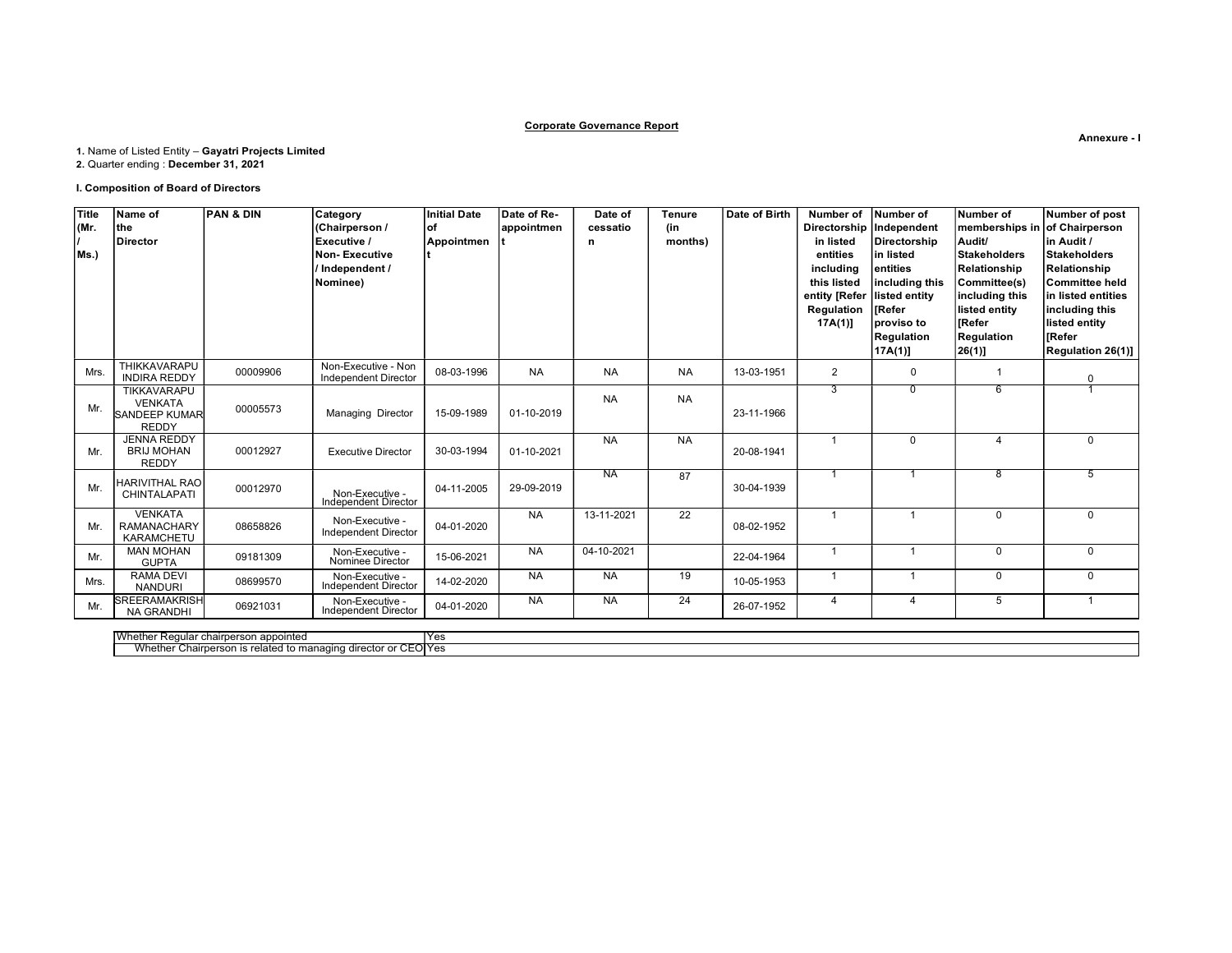## II. Composition of Committees

| Name of Committee                            | Whether Regular chairperson<br>appointed | <b>Name of Committee members</b>                  | Category (Chairperson / Executive / Non-<br>Executive / Independent / | Date of<br>Appointment | Date of<br><b>Cessation</b> |  |
|----------------------------------------------|------------------------------------------|---------------------------------------------------|-----------------------------------------------------------------------|------------------------|-----------------------------|--|
|                                              |                                          |                                                   | Nominee)                                                              |                        |                             |  |
| 1. Audit Committee                           | Yes                                      | HARIVITHALRAO CHINTALAPATI                        | Non-Executive - Independent Director                                  | 07-11-2005             |                             |  |
|                                              |                                          | SREERAMAKRISHNA GRANDHI                           | Non-Executive - Independent Director                                  | 04-01-2020             |                             |  |
|                                              |                                          | TIKKAVARAPU VENKATA SANDEEP<br>KUMAR REDDY        | <b>Executive Director</b>                                             | 04-01-2020             |                             |  |
|                                              |                                          | RAMA DEVI NANDURI                                 | Non-Executive - Independent Director                                  | 05-11-2020             | 04-10-2021                  |  |
| 2. Nomination and Remuneration Committee     | Yes                                      | THIKKAVARAPU INDIRA REDDY                         | Non-Executive - Non Independent Director                              | 23-06-2006             |                             |  |
|                                              |                                          | SREERAMAKRISHNA GRANDHI                           | Non-Executive - Independent Director                                  | 04-01-2020             |                             |  |
|                                              |                                          | HARIVITHALRAO CHINTALAPATI                        | Non-Executive - Independent Director                                  | 30-05-2019             |                             |  |
|                                              |                                          |                                                   |                                                                       |                        |                             |  |
| 3. Risk Management Committee                 | Yes                                      | TIKKAVARAPU VENKATA SANDEEP<br><b>KUMAR REDDY</b> | <b>Executive Director</b>                                             | 107-11-2014            |                             |  |
|                                              |                                          | THIKKAVARAPU INDIRA REDDY                         | Non-Executive - Non Independent Director                              | 07-11-2014             |                             |  |
|                                              |                                          | HARIVITHALRAO CHINTALAPATI                        | Non-Executive - Independent Director                                  | 07-11-2014             |                             |  |
|                                              |                                          | SREEDHAR BABU PONNURU                             | Member                                                                | 07-11-2014             |                             |  |
|                                              |                                          |                                                   |                                                                       |                        |                             |  |
| 4. Stakeholders' Relationship Committee      | Yes                                      | HARIVITHALRAO CHINTALAPATI                        | Non-Executive - Independent Director                                  | 07-11-2005             |                             |  |
|                                              |                                          | JENNA REDDY BRIJ MOHAN REDDY                      | Executive Director                                                    | 07-11-2005             |                             |  |
|                                              |                                          | THIKKAVARAPU INDIRA REDDY                         | Non-Executive - Non Independent Director                              | 30-05-2019             |                             |  |
|                                              |                                          |                                                   |                                                                       |                        |                             |  |
| 5. Corporate Social Responsibility Committee | Yes                                      | THIKKAVARAPU INDIRA REDDY                         | Non-Executive - Non Independent Director                              | 29-05-2014             |                             |  |
|                                              |                                          | TIKKAVARAPU VENKATA SANDEEP<br>KUMAR REDDY        | <b>Executive Director</b>                                             | 29-05-2014             |                             |  |
|                                              |                                          | HARIVITHALRAO CHINTALAPATI                        | Non-Executive - Independent Director                                  | 29-05-2014             |                             |  |
|                                              |                                          |                                                   |                                                                       |                        |                             |  |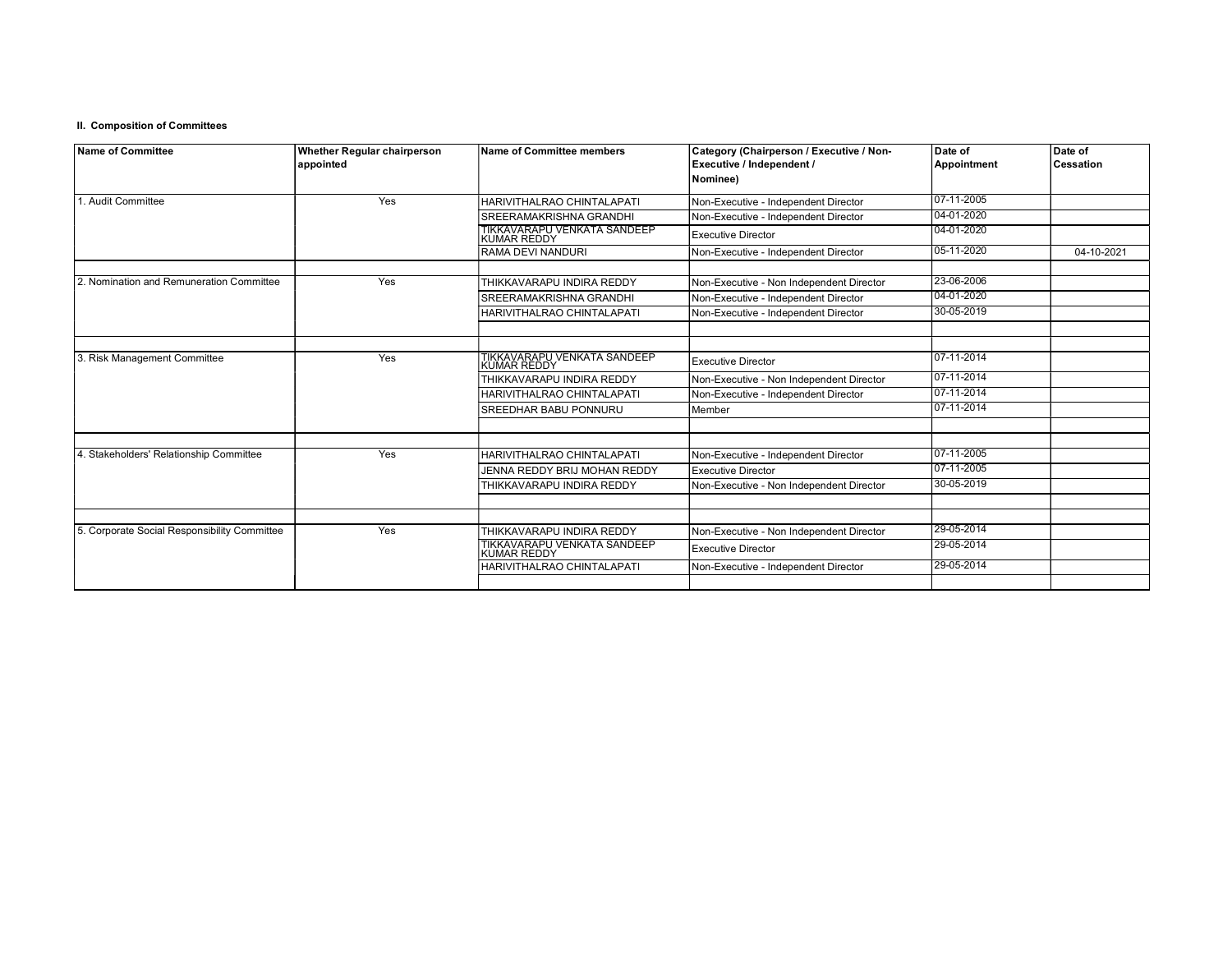## III. Meeting of Board of Directors

| Date(s) of Meeting (if any) in the<br>previous quarter | Date(s) of Meeting (if any) in the<br>relevant quarter | Quorum met (Yes/No) | Whether requirement of Number of Directors present<br><b>Cother than Independent</b><br>Director) | Number of independent<br>directors present | Maximum gap between any<br>two consecutive meetings (in<br>number of<br>days) |
|--------------------------------------------------------|--------------------------------------------------------|---------------------|---------------------------------------------------------------------------------------------------|--------------------------------------------|-------------------------------------------------------------------------------|
| 05-08-2021                                             |                                                        | l Yes               |                                                                                                   |                                            |                                                                               |
| 13-08-2021                                             |                                                        | l Yes               |                                                                                                   |                                            |                                                                               |
| 22-09-2021                                             |                                                        | l Yes               |                                                                                                   |                                            |                                                                               |
|                                                        | 23-10-2021                                             | l Yes               |                                                                                                   |                                            |                                                                               |
|                                                        | 13-11-2021                                             | Yes                 |                                                                                                   |                                            | 20                                                                            |

## IV. Meetings of Committees

| Name of the Committee | Date(s) of meeting of the<br>committee in the relevant<br>quarter | Whether requirement of<br>Quorum met (Yes / No) | <b>Number of Directors</b><br>present | Number of<br>independent<br>directors present | Date(s) of meeting of the<br>committee in the<br>previous quarter | Maximum gap<br>between any two<br>consecutive<br>meetings<br>(in number of<br>days) |
|-----------------------|-------------------------------------------------------------------|-------------------------------------------------|---------------------------------------|-----------------------------------------------|-------------------------------------------------------------------|-------------------------------------------------------------------------------------|
| Audit Committee       | 13-11-2021                                                        | <b>YES</b>                                      |                                       |                                               | 05-08-2021                                                        | 51                                                                                  |
|                       |                                                                   |                                                 |                                       |                                               | 13-08-2021                                                        |                                                                                     |
|                       |                                                                   |                                                 |                                       |                                               | 22-09-2021                                                        |                                                                                     |